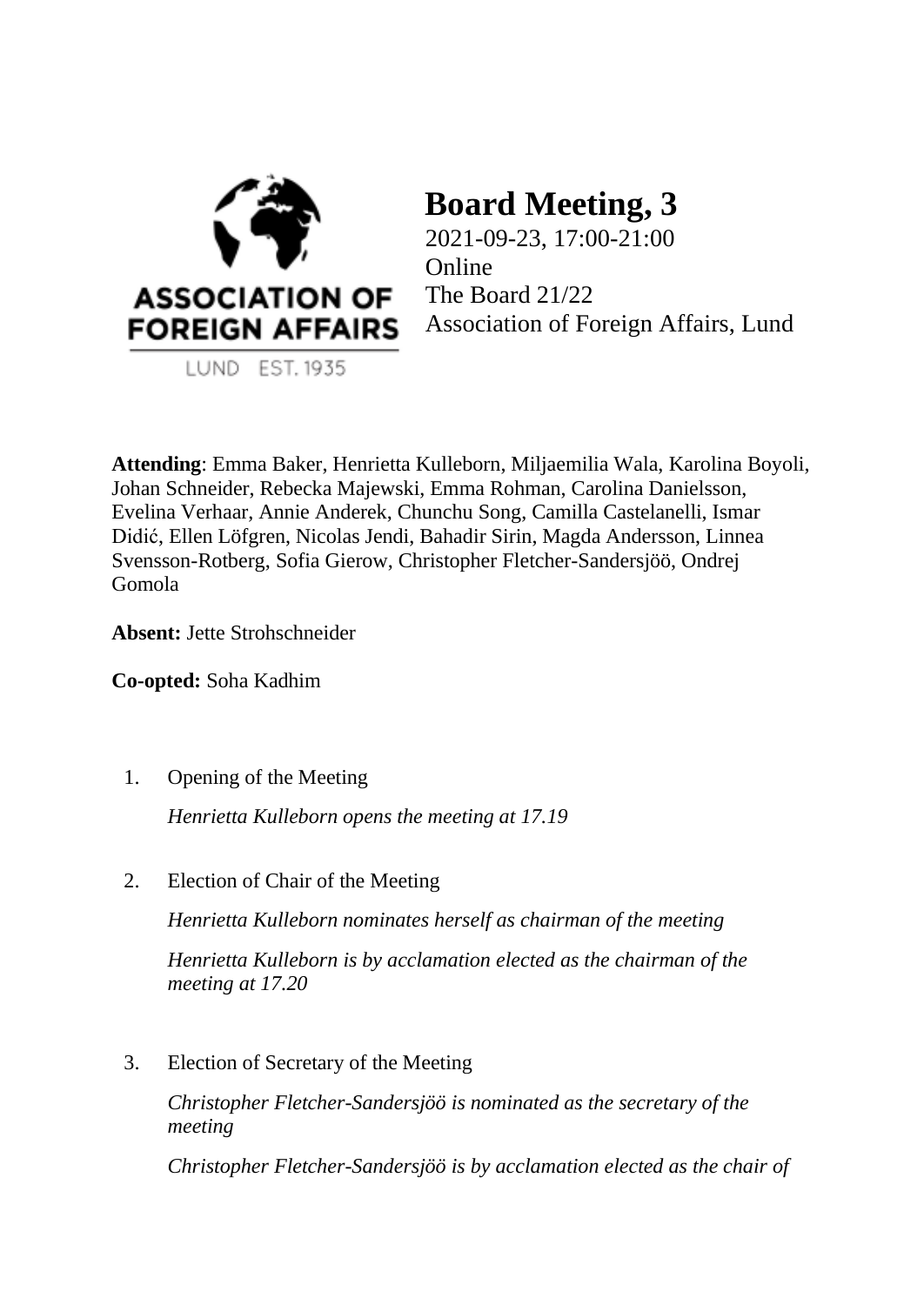*the meeting at 17.20*

4. Election of Attesters and Vote Counters of the Meeting

*Henrietta Kulleborn explains the position of attesters and vote counters* 

*Ismar Didić nominates himself* 

*Linnea Svensson-Rotberg nominates herself* 

*Henrietta Kulleborn asks the board if we can vote in Ismar Didić and Linnea Svensson-Rotberg as attesters and vote counters?* 

*The board agrees by acclamation to elect Linnea Svensson-Rotberg and Ismar Didić as attestors and vote counters*

- 5. Approval of the Electoral Roll *The electoral role is set at 21*
- 6. Approval of the Agenda

*Ismar Didić asks if we can add a point about the Adobe subscription Henrietta Kulleborn replies that they can talk about it during the committee reporting. Henrietta Kulleborn asks the board if we can approve the agenda The board by acclamation approves the agenda*

- 7. Decision Point: Ratification of PC Decision
	- 7.1. Rent a Tent

*Henrietta Kulleborn goes through the motion and that it was*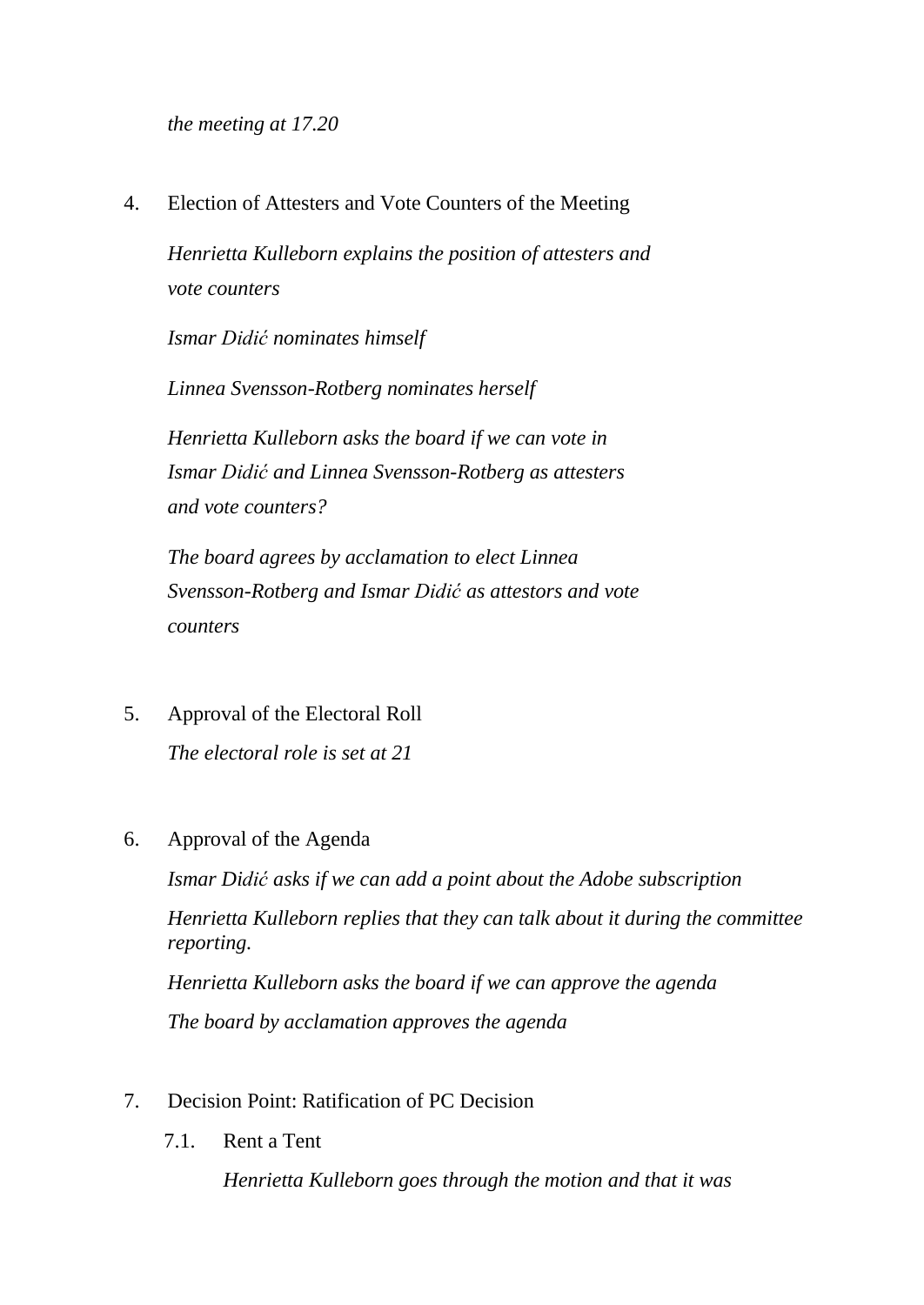*approved by 19 out 20 board members Henrietta Kulleborn asks the board if we can go into decision? The Board agrees by acclamation to go into decision Henrietta Kulleborn asks the board if we can ratify the PC-decision The board agrees by acclamation to ratify the PC-decision* 

7.2. Creation of Debate Coordinators

*Henrietta Kulleborn goes through the motion and that it was agreed upon by 19 out of 20 votes Henrietta Kulleborn asks the board if we can go to a decision? The board agrees by acclamation to go to a decision Henrietta Kulleborn asks the board if we can ratify the PC-decision The board agrees by acclamation to ratify the PC-decision*

7.3. If we should pay the Copyright Infringement.

*Henrietta Kulleborn goes through the motion and that it was passed by 16 in favour and 1 against out of 17 votes.* 

*Henrietta Kulleborn asks the board if we are ready to go into decision*

*The board agrees by acclamation to go into decision* 

*Henrietta Kulleborn asks the board if we can ratify the PC-decision* 

*The board agrees by acclamation to ratify the PC-decision*

# 8. Information Point: UFS Presentation

*Henrietta Kulleborn invites Soha Kadhim, President of UFS, to the table to give a presentation about UFS.* 

# *Soha Kadhim's presentation:*

- *What is UFS and its purpose?*  - *Different local groups throughout Sweden*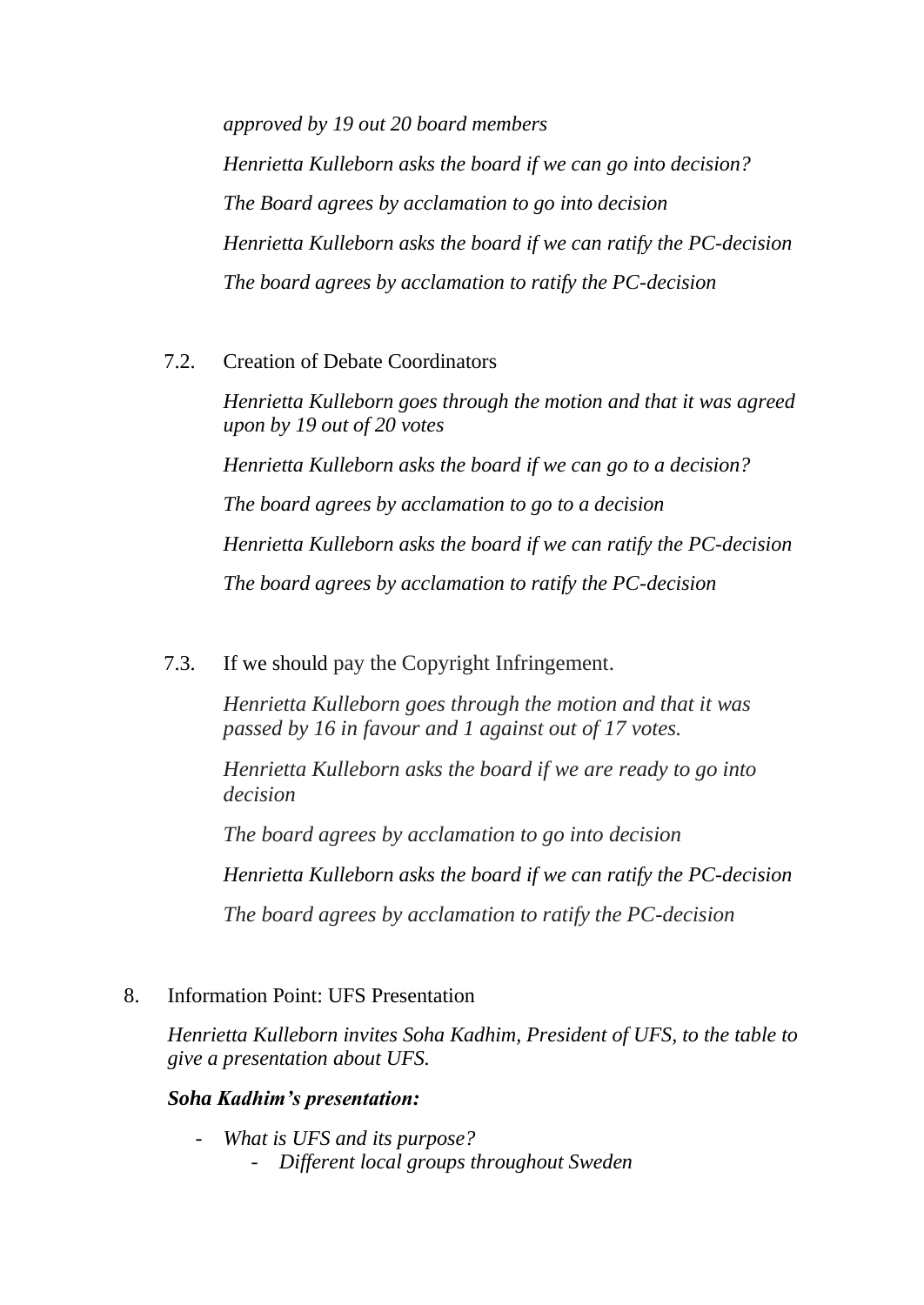- *Financing and capacity building*
- What is the purpose of UFS?
- *Finances*
	- *Grants, ForumCiv*
- *UFS presidium*
- *UFS representatives*
- *UFS administrator - Michal Gieda*
- *What does the UFS do?*
- *How do we work?*
- *How can local organisations and members voice their opinion?* 
	- *Through UFS representative for example*
- *Slack/Communication*
- 9. Tabled Points: the UFS Representatives Consultations Practices

*Henrietta Kulleborn invites Karolina Boyoli, UFS representative, to the table* 

*Karolina Boyoli talks about her position as UFS representative and brings up the topic of the best way for her to share information from UFS and the expected input from board members.*

*Karolina Boyoli asks the board the best way for us to give input.*

# *Discussion topics:*

- *- What does UFS discuss?*
	- *o Grants, personnel changes, general operational things*
- *- How does the current system work when it comes to informing UPF Lund?*
- *- Have something like Sunday updates every other week?*
	- *o Written in bullet points instead of long message*
- *- Amount of workload being put on Karolina Boyoli*
- *- Share UFS motions in Slack vs general information*
- *- Informal decision – Karolina Boyoli will send out a summary of the information as well as the motion and from which the board members can follow up on.*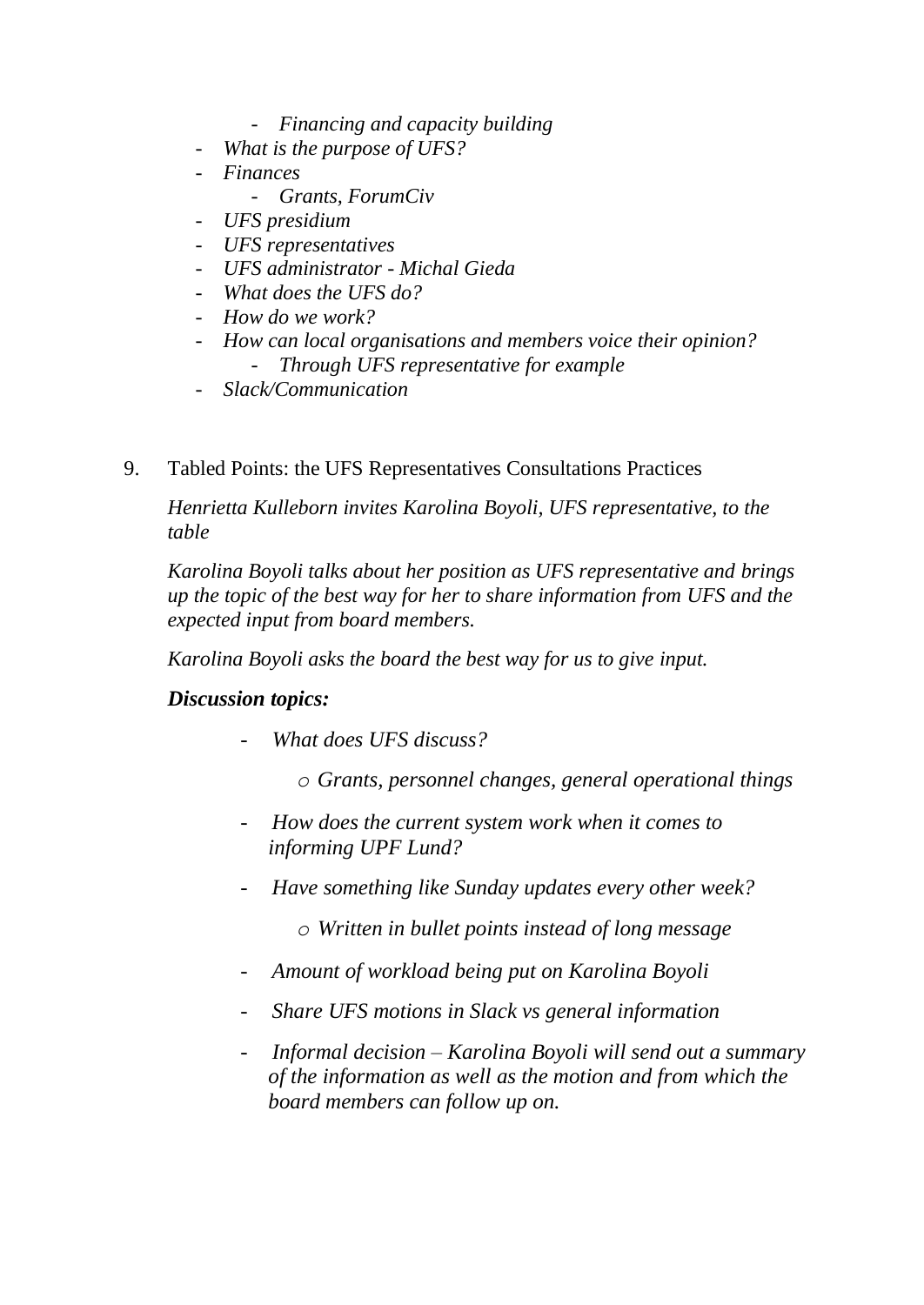10. Information Point: Efficiency Document

*Henrietta Kulleborn explains the background of this point.* 

*Henrietta Kulleborn says that board members should give suggestions in a document on google drive about how we can increase efficiency during the board meetings.* 

#### 11. Decision Point: Discrimination and Sexual Harassment Contact

*Henrietta Kulleborn talks about the position and gives background as to why it is needed and what they do.* 

*Henrietta Kulleborn says that someone from the board needs to be elected.* 

*Bahadir Sirin nominates himself to the position of Discrimination and sexual harassment contact.* 

*No other nominations are on the table.*

*Henrietta Kulleborn asks if the board can go into decision?*

*The board agrees by acclamation to go into decision* 

*Henrietta Kulleborn asks if the board can elect Bahadir Sirin as Discrimination and sexual harassment contact?* 

*The board agrees by acclamation to elect Bahadir Sirin as Discrimination and sexual harassment contact*

Henrietta Kulleborn asks if the board can go into a decision about having a break?

The board agrees by acclamation to go into decision

Henrietta Kulleborn proposes a 10-minute break

Henrietta Kulleborn asks if the board can decide to go into a 10-minute break

The board agrees by acclamation to go into a 10-minute break

Meeting adjourned at 18.11

Henrietta Kulleborn opens the meeting at 18.22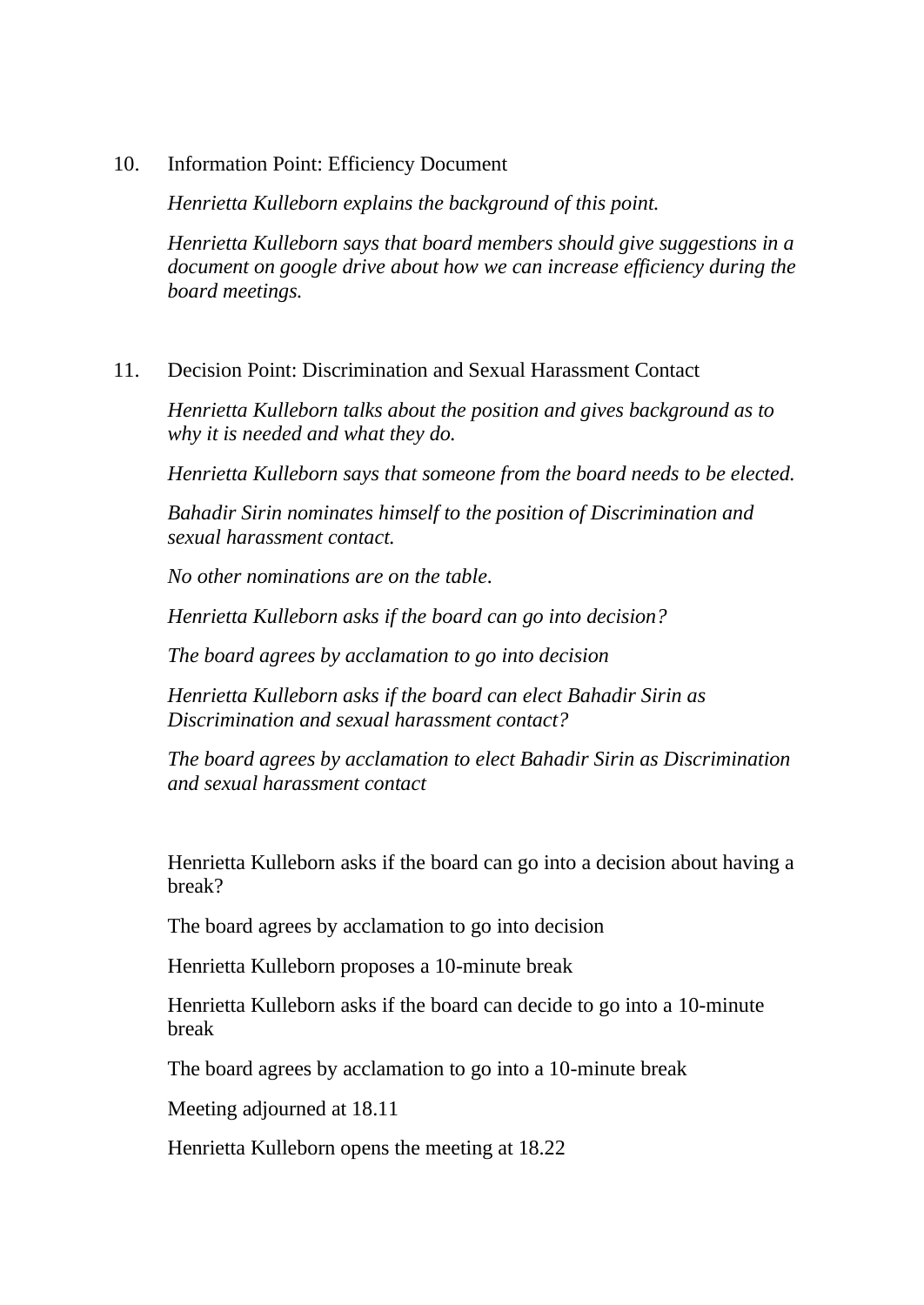#### 12. Motions

12.1. Decision Point: Membership Fee

*Henrietta Kulleborn shares the motion on zoom and gives background information.*

*During a discussion at Skanör, the board discussed where we should put the membership fee and the board informally agreed to put it at 50 SEK.* 

*Bahadir Sirin mentions that we are going back to normal again so maybe we should raise the fee to 75 Sek.* 

*Rebecka Majewski wonders why we should put it at 50 Sek when we are going back to normal. This switch from the current 100 Sek may be confusing and that we should decide on one sum and keep to that.* 

*Henrietta Kulleborn explains the discussion at Skanör and why the membership fee is at 100 now.* 

*Karolina Boyoli says that even though our activities are mixed (digital and on location), we should still have it at 100 SEK and points to the fact that other organisations have their original membership fee.*

*Karolina Boyoli counter-propose that we should set it 100 Sek.* 

*Karolina Boyoli proposes that we should have this membership fee until the next annual meeting.* 

*Nicolas Jendi doesn't see any point in changing the membership fee from the current 100 Sek. Members have paid 100 Sek during the summer and september.* 

*Point of information - Ondrej Gomora asks how many new members have we gained during the autumn so far?* 

*Christopher Fletcher-Sandersjöö answers with that we have gained 20 members* 

*Miljaemilia Wala has written a counterproposal in the board's slack channel (Proposal chat).* 

*Miljaemilia Wala counter proposes to keep the membership fee at 100 Sek.* 

*Miljaemila Wala wonders if we need a proposal if we want to keep*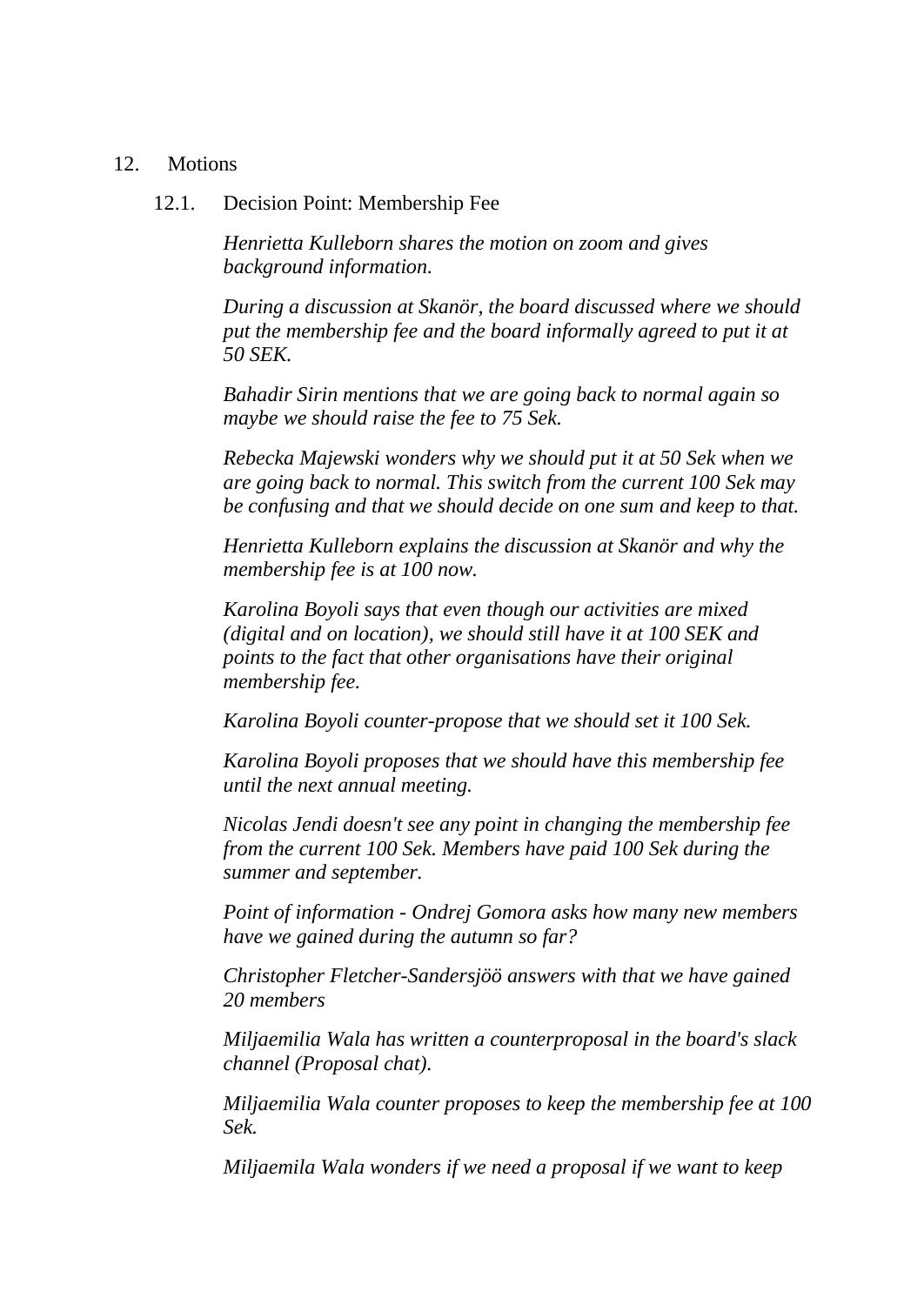*the membership fee at the same price?* 

*Karolina Boyoli says it doesn't matter because we need to send out the motions anyway to the annual meeting.*

*Karolina Boyoli says that we should specify the proposal to avoid a sudden change in membership fee.* 

*Miljaemilia Wala withdraws her counter proposal in favour of Karolina Boyoli new counter proposal*

*Karolina Boyoli gives a counter proposal to the motion which states:* 

• *To keep the membership fee at 100 Sek until a further decision has been made by the annual meeting.* 

*Henrietta Kulleborn asks the board if we can go into decision?* 

*The board agrees by acclamation to go into decision*

*Henrietta Kulleborn asks if the board can agree on Karolina Boyoli counterproposal.* 

*The board agrees by acclamation on Karolina Boyoli counter proposal to set the membership fee at 100 Sek until a further decision has been made by the annual meeting.* 

The electoral role is set at 20

# 12.2. Decision Point: Operational Plan

*Miljaemilia Wala explains briefly about the operational plan and the motion that is connected to the operational plan* 

*Henrietta Kulleborn asks the board if they disagree with anything about the operational plan.* 

*Miljaemilia Wala clarifies that the diversity vision and unity part is what we have discussed during Skanör.* 

*Miljaemilia Wala says that we should make editorial changes to the operational plan.* 

*Henrietta Kulleborn asks if the board is ready to go into decision?*

Electoral role is set at 21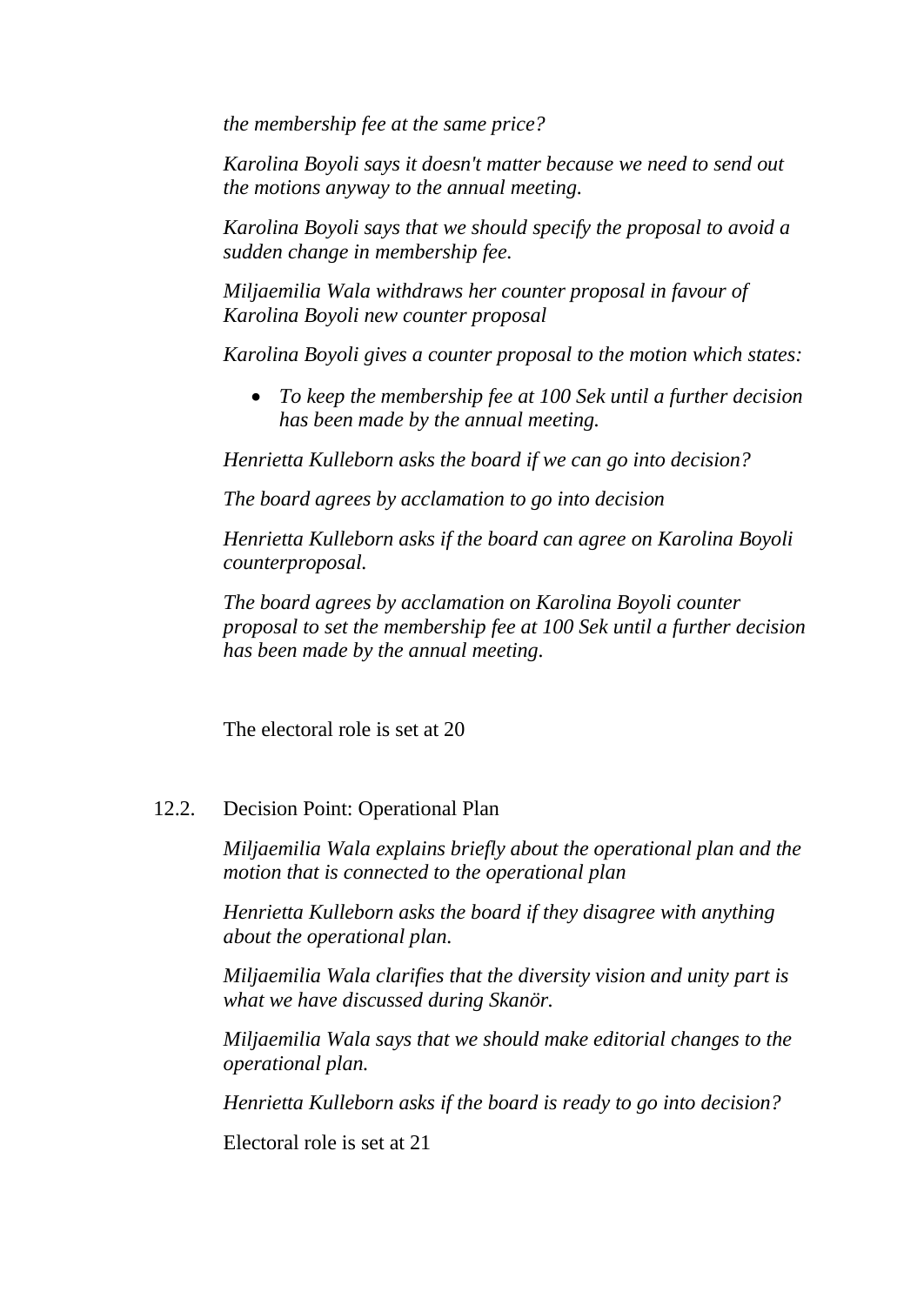The board agrees by acclamation to go into decision

*Henrietta Kulleborn asks if the board can agree on the motion about proposing the UPF Lund operational plan to the annual meeting?* 

*The board agrees by acclamation to propose the operational plan to the annual meeting.* 

# 12.3. Decision Point: Operational Budget

*Emma bakers wonders that now that we have kept the membership fee at 100 Sek if we should put the extra money on board trips? Can we vote on this motion now that the membership fee?* 

*Henrietta Kulleborn says that the board must discuss this now.* 

*Henrietta Kulleborn says that we don't need to decide on the original motion as it is outdated.* 

*Emma Baker discuss the changes of the budget since Skanör.* 

*Christopher Fletcher-Sandersjöö wonders where the biggest need is for more money?* 

*Emma Baker says that there isn't a big need anywhere*

*Karolina Boyoli says that it is good to put the money for board trips and the active fund.* 

*Miljaemilia Wala says that if we increase the active member fund, it means cooler things for our active members and agrees with Karolina Boyoli.*

*Bahadir Sirin says that sometimes Magazine might ask for more money if the magazine gets too thick.* 

*Henrietta Kulleborn wants a clearer picture of how much money we should put where.* 

*Emma Baker says she can write a motion where she writes how much she puts where and then we can react to it.* 

*Henrietta Kulleborn says that we should lower our savings. We increased our savings due to the lawsuit which still may be an issue.* 

*Henrietta Kulleborn wonders if we should have court costs in our budget or keep it under savings.* 

*Ismar Didić wonders if we have gathered information around lawyer*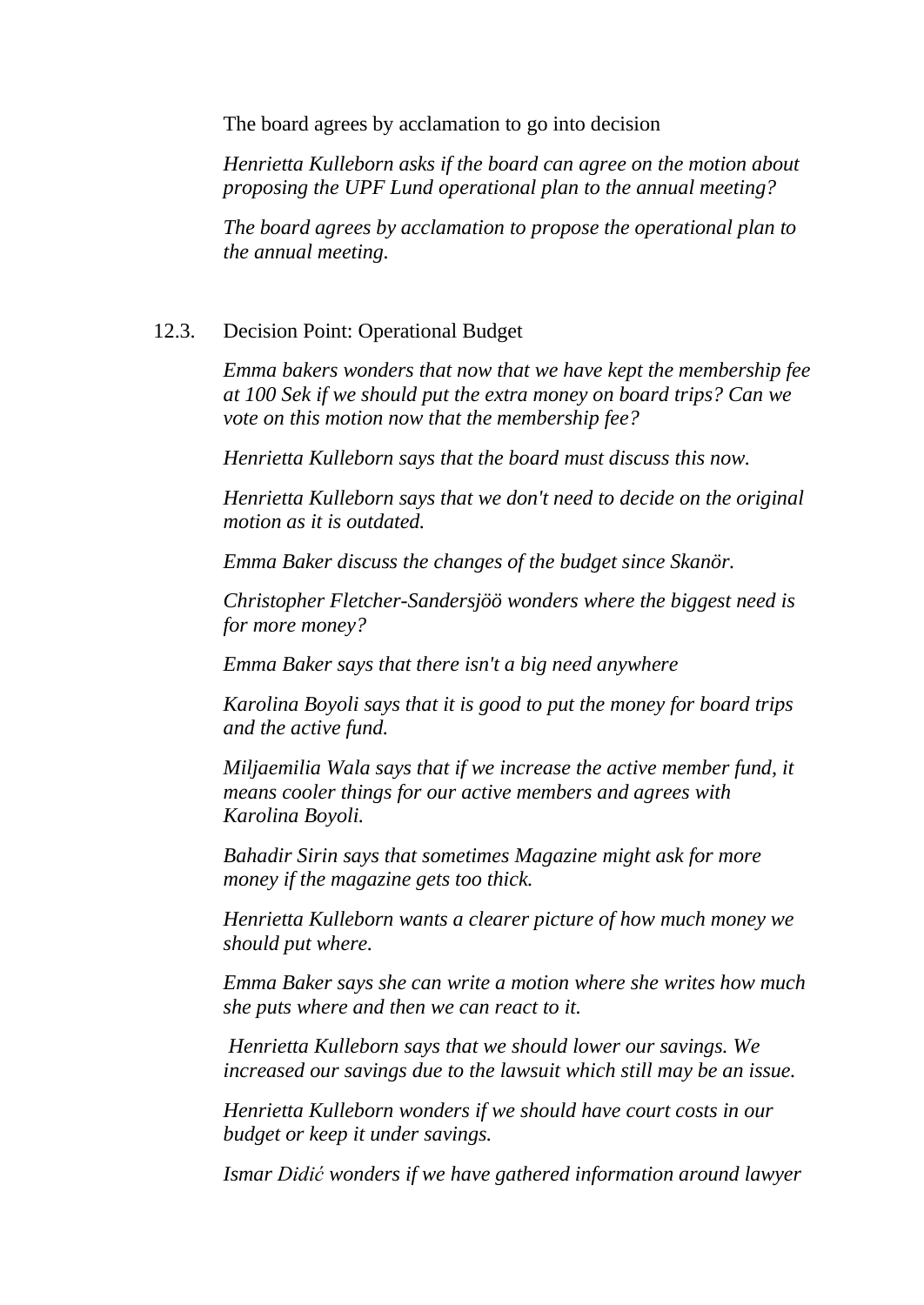*fees and the legitimacy of the lawsuit.* 

*Ismar Didić says that he can do a quick search.* 

*Ismar Didić answers by saying that the cost is too high.* 

*Bahadir Sirin says that the reporters will travel, and they could use some money for that.* 

*Karolina Boyoli wonders if UFS will pay for accommodation during the spring during the forum weekend.*

*Henrietta Kulleborn says that the spring forum will be in Malmö so accommodation and travel isn't an issue.* 

*Nicolas Jendi says that as long as we don't know if it's a scam then we are still at risk. We may pay more than we expect so it's good if we keep our savings. This is regarding the previous discussion about the potential lawsuit.* 

*Emma Rohman says that we need to pay from our savings if we go to court.* 

*Emma Baker says we have more money but what is shown is what we have budgeted for.* 

*Henrietta Kulleborn suggests that the Active members fund gets 5000 Sek, Board trips get 5000 Sek and 2000 goes to a correspondence fund. That leaves 8000 kr. Henrietta Kulleborn says that we can put 8000 sek under other expenses.* 

Henrietta Kulleborn proposes that we take a longer break.

The board agrees to go into decision

Ondrej Gomora proposes a 20-minute break

Miljaemilia Wala proposes a 10-minute break

Henrietta Kulleborn asks if the board can go into a 10-minute break

The board agrees by acclamation to go into a 10-minute break

Henrietta Kulleborn adjourned the meeting at 19.13

Henrietta Kulleborn opens the meeting at 19.24

The electoral role is set at 20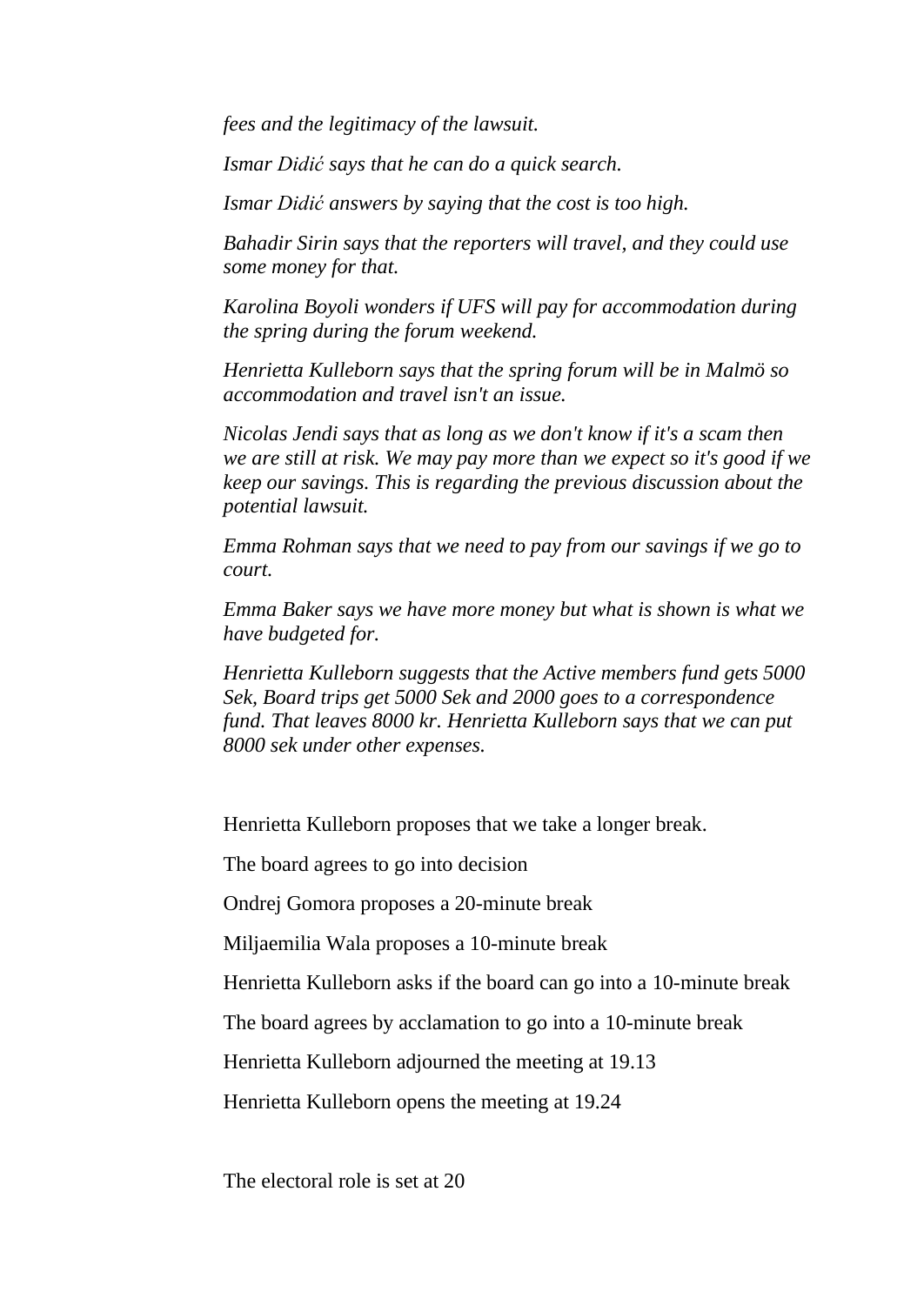*Emma Baker counter-propose to send the operational budget to the annual meeting with the following changes:*

- *Raise the budget post for board trips by 5,000 Sek*
- *Raise the budget post for the active members fund by 3,000 Sek*
- *Raise the budget post for foreign correspondence fund by 2,000 Sek*
- *Raise the budget post for other expenses by 8,000 Sek*

*Henrietta Kulleborn proposes that 18,000 Sek be added to the membership revenue.* 

*Henrietta Kulleborn asks Emma Baker if they could merge the two proposals.* 

*Emma Baker agrees to merge the two proposals.* 

*Emma Baker updates the counter-proposal to send to the operational budget to the annual meeting with the following changes:*

- *Raise the budget post for board trips by 5,000 Sek*
- *Raise the budget post for the active members fund by 3,000 Sek*
- *Raise the budget post for the foreign correspondence fund by 2,000 Sek*
- *Raise the budget post for the other expenses by 8,000 Sek*
- *Raise the income membership revenue by 18,000 Sek*

*Henrietta Kulleborn asks if the board is ready to vote on the counter proposal sent in by Emma Baker.* 

*The board agrees by acclamation to vote on the counter proposal.* 

*Henrietta Kulleborn asks if the board can agree on the counterproposal which is as follows: to send the operational budget to the annual meeting with the following changes:*

- *Raise the budget post for board trips by 5,000 Sek*
- *Raise the budget post for the active members fund by 3,000 Sek*
- *Raise the budget post for the foreign correspondence fund by 2,000 Sek*
- *Raise the budget post for the other expenses by 8,000 Sek*
- *Raise the income membership revenue by 18,000 Sek*

*The board agrees by acclamation on the to send the operational budget to the annual meeting with the following changes.*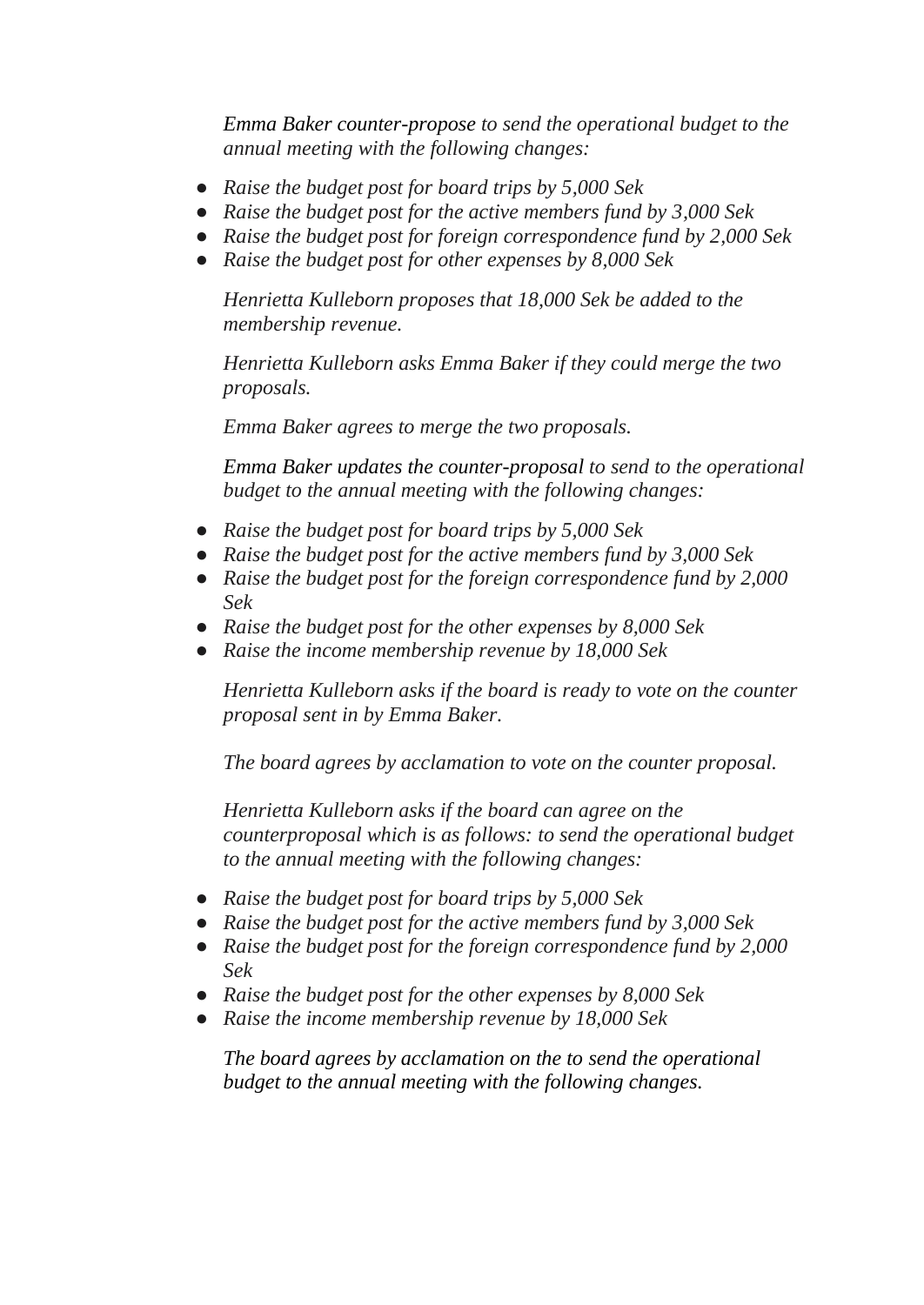#### 12.4. Decision Point: Crisis Group Proposal

*Henrietta Kulleborn says that the motion was sent in time but wasn't in the folder and therefore late.* 

*Henrietta asks the board if they are ready to go to decision* 

*The board agrees by acclamation to go into decision*

*Henrietta Kulleborn asks if the board can agree to add the document for the crisis group proposal as part of the meeting?* 

*The board agrees by acclamation to add the motion document into the meeting.* 

*Miljaemilia Wala gives background information about the crisis group proposal.* 

*Miljaemilia Wala clarifies that the crisis group does not have the power that many board members think they have. The crisis group does not have a mandate over the board.*

*Emma Rohman talks about restrictions which have been dropped and that the document is based on the old restrictions.*

*Miljaemilia Wala says that after the 29th, a new document will be released which better reflect the situation around the pandemic.* 

*Ondrej Gomola proposes an amendment to the document due to recent developments. Ondrej Gomola wants to raise the number of people in the office to 20 people.* 

*Nicolas Jendi asks about the statement "extra precautions at sittningar" with the light of recent developments from folkhälsomyndigheten. Nicolas Jendi wonders if the proof of the vaccine will due to more harm than good and will result that UPF will lose their competitive edge.* 

*Miljaemilia Wala says that this was made before the recent announcements were made. Miljaemilia Wala says that they have taken the worst-case scenario into their planning so we can't be blamed. They considered the international students who might not feel comfortable with Sweden's relaxed recommendations.*

*Nicolas Jendi wonders if the precautions surrounding sittningar after the drop of restrictions, will stick to the guidelines and the activities*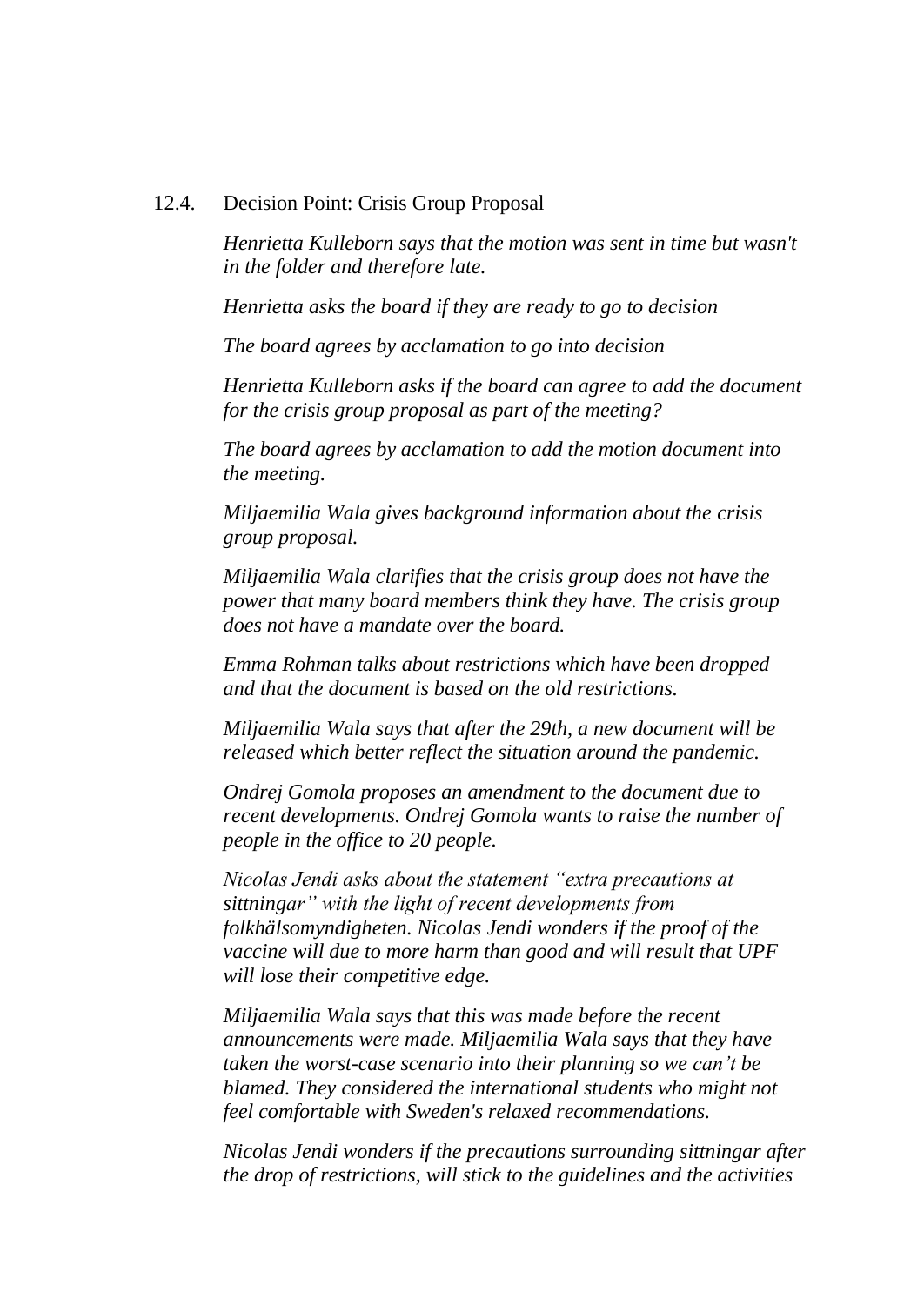*that will happen soon.* 

*Henrietta Kulleborn says that is a question for activity* 

*Chunchu Song says that the next sittning will be at 50 people due to them signing a contract and can't change the number of participants.* 

*Linnea Svenson-Rotberg asks if the recommendation of being vaccinated and a negative test be kept due to it being a political question.* 

*Emma Rohman says that they will follow the guidelines from the authorities.* 

*Ellen Löfgren would like clarification about the document only being valid until the 29th.* 

*Miljaemilia Wala says that if the recommendations changes on the 29th then the Crisis group will write a new document which will need to be passed by the board. So, the current motion will stand until the next board decision which will be through a PC-decision.* 

*Ondrej Gomola wonders if the crisis group can meet before the 29th and plan and if this can be made into an amendment into the current motion.* 

*Henrietta Kulleborn says the crisis group shouldn't do that as a stress prevention tool.* 

*Miljaemilia Wala clarifies to Ondrej Gomola of what is said in the document.* 

*Miljaemilia says that the crisis group can only recommend the committee meetings to be in hybrid forms and everything that the crisis group says is a recommendation until the board decides on it.*

*Rebecka Majewski said that when they planned the sittning they didn't think the vaccination proof was necessary.* 

*Linnea Svensson-Rotberg says that the travel committee did not send in a counterproposal and decided to travel to Berlin due to many factors. One of them is due to Berlin's less harsh recommendations and that Berlin is a much safer destination than Budapest. Linnea Svensson Rotberg wonders if the board needs to vote to allow the travel committee to travel to Berlin.* 

*Henrietta Kulleborn says that only the board can decide whether or not the travel committee can travel. Henrietta says that we can change the wording in the crisis document that says that the board*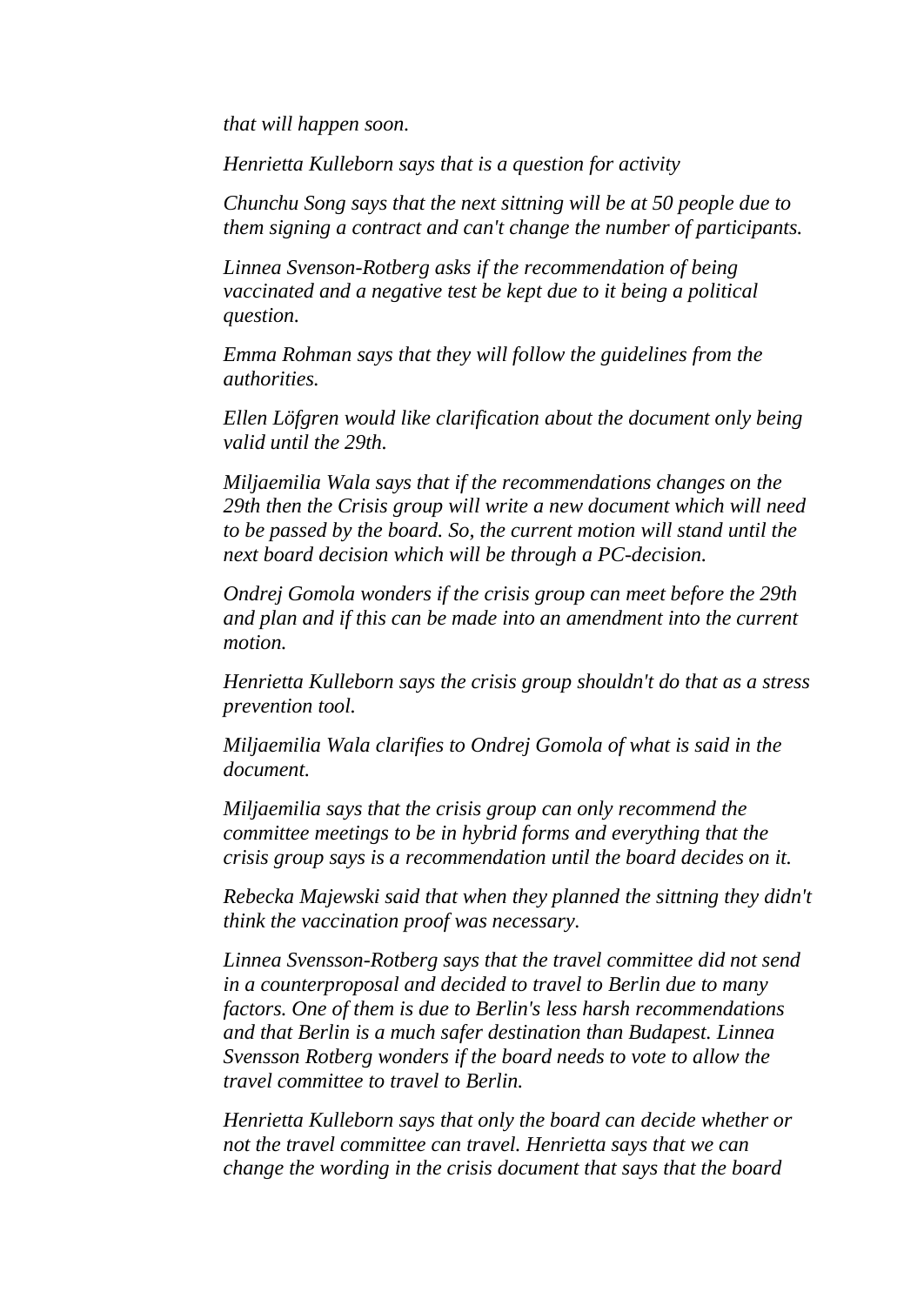*can only deny travel and not approve it. Henrietta Kulleborn says that an amendment should be made to fix the wording.* 

*Ondrej Gomola proposes an Amendment to the Crisis Committee's document in light of recent developments regarding the SARS-CoV-2 pandemic:*

- *Lift the restrictions on the maximum number of people allowed in the UPF office, i.e., bring it back to the original of 20 people.*
- *Add a "valid mandate" to the document, i.e., the crisis group's committee recommendations will cease on the 29th.*

*Miljaemilia Wala says that the wording of Ondrej's Gomola counter proposal will make the crisis document cease by the 29th which can solve a lot of issues.* 

*Henrietta Kulleborn asks the crisis group if they can accept the amendments that Ondrej Gomola put forward?*

*The Crisis group says yes.*

*Henrietta Kulleborn says the motion will stay as it is but with the increase the number of people allowed in the office to 20 and that it is only valid until the 29th* 

*Henrietta Kulleborn asks if the board can agree on the document with the following amendments added:* 

- *Lift the restrictions on the maximum number of people allowed in the office, i.e., bring it back to the original of 20 people.*
- *Add a "valid mandate" to the document, i.e., the crisis group's committee recommendations will cease on the 29th.*

*The board, by acclamation, agrees on the document with the added amendments.* 

# 13. Presidium Reporting

13.1. Presidents

*Miljaemilia Wala says that people should recommend people for the trustee positions* so talk to the people in your committees

We have one more space in Hälsningsgillet so sign up.

Forum weekend signup will close on the 4th.

Busy with planning the annual meeting.

For the annual meeting, the motion deadline is on Monday.

Drafting a statement about the potential lawsuit which will be sent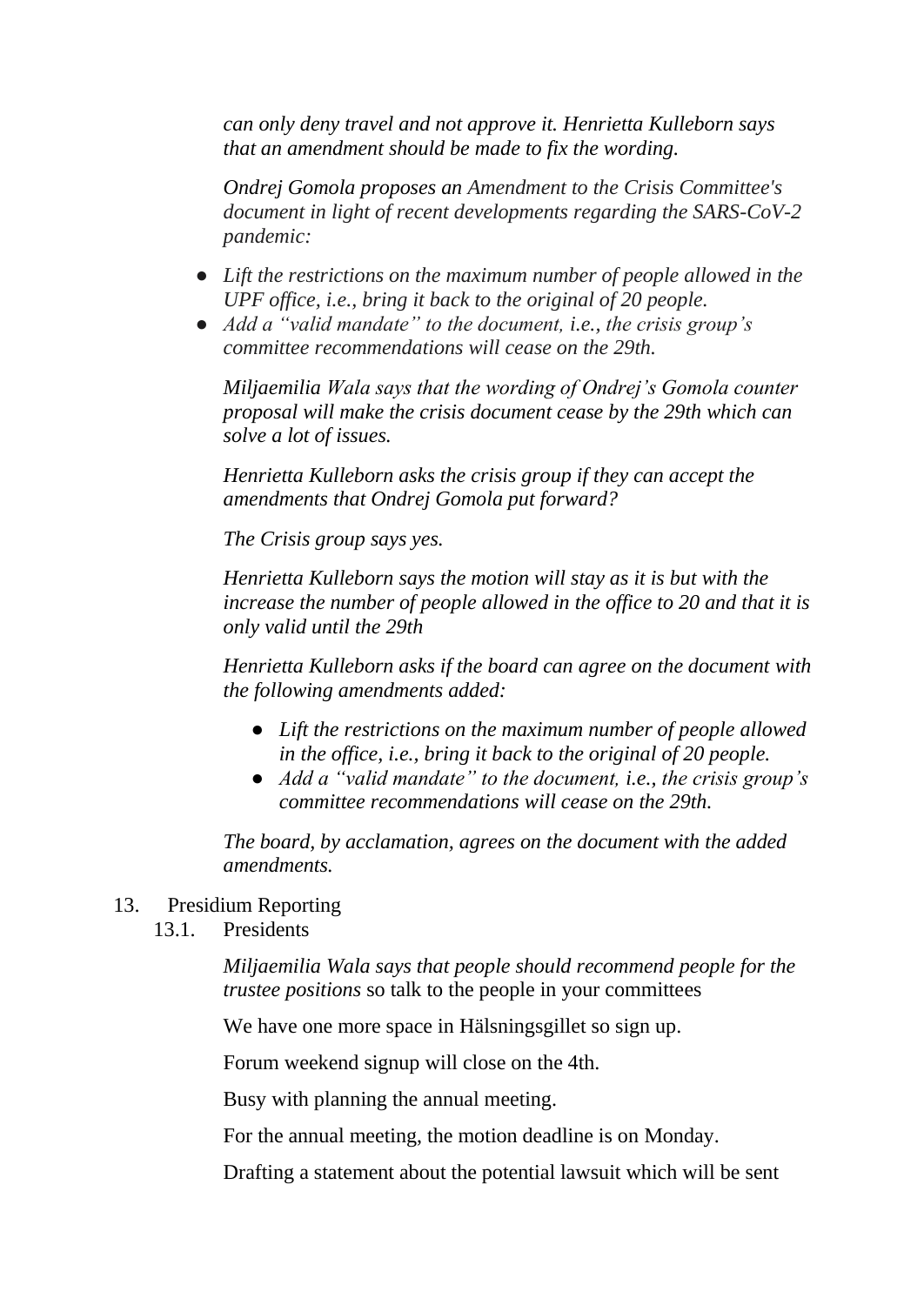within a week.

Planning to have individual talk with the board which will be more in-depth.

Stress-preventing workshop is planned and is mandatory for the board members

Remind everyone to give an overview of what is happening in UPF during your committee meeting.

Ismar Didić says that he can attend if no one has signed up although Miljaemilia Wala says that he has already signed up.

#### 13.2. Secretary

*Nothing important to report* 

#### 13.3. Treasurer

*Emma Baker reminds the board that she lives in Malmö so she can only visit Lund once a week. So, if you want a reimbursement as soon as possible then send a picture of the form. This may be Emma Baker's final board meeting if we elect a new treasurer at the next annual meeting*

# 13.4. UFS Representative

*Karolina boyoli has had a meeting and UFS have elected a new intern who will conduct a survey so we might hear from her.* 

*Karolina Boyoli says that two UF organisations are struggling but the other local organisations are managing.* 

*Financial working group will be attended by Karolina Boyoli* 

*Karolina Boyoli mentions that Leadership and security will happen*

# 14. Committee Reporting

14.1. Activity

Activity has nothing new to report but reminds the board of the sittning on the 15th.

*Henrietta Kulleborn has gotten questions about an afterparty on the 15th. The document says that we are not allowed*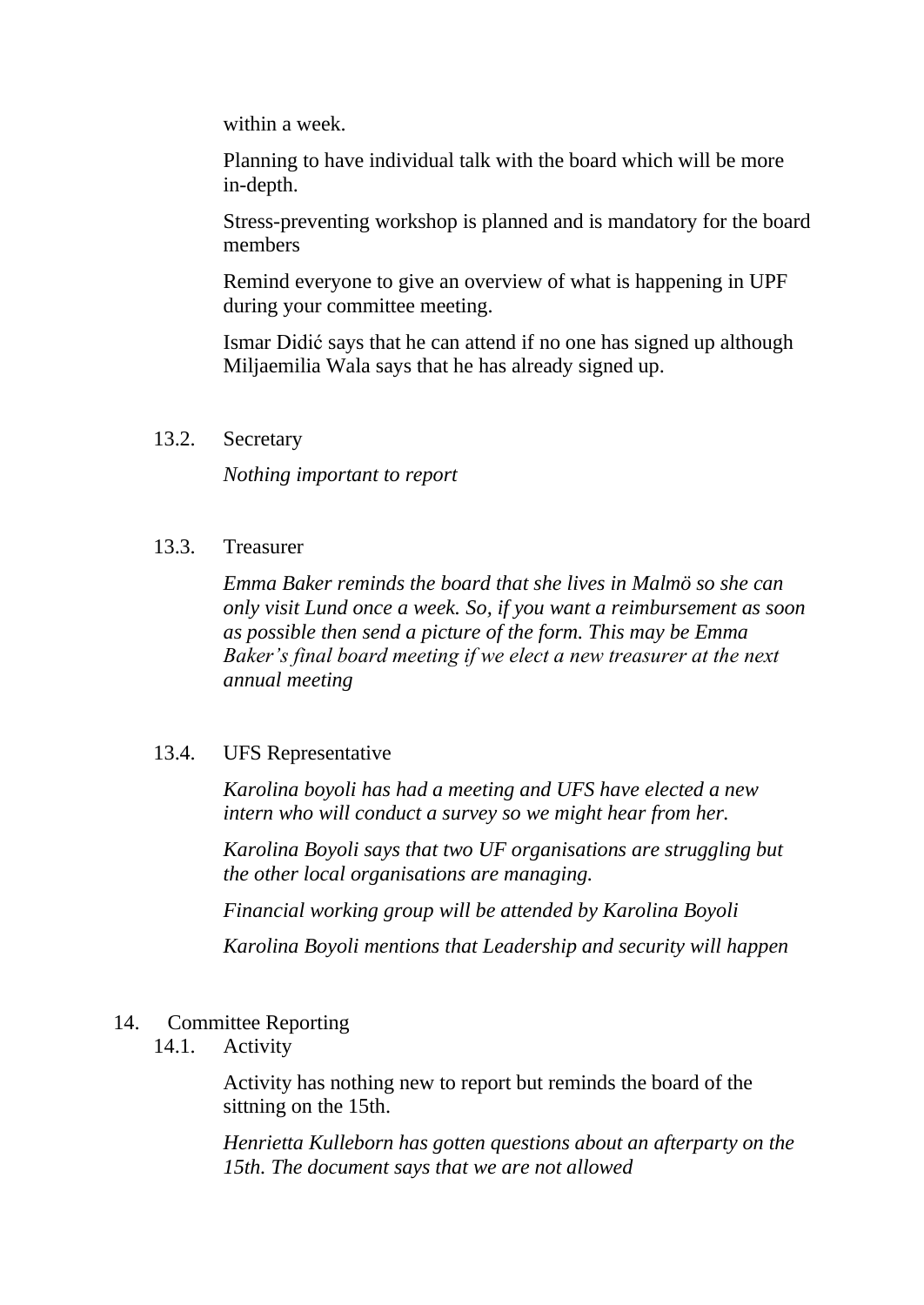*Rebecka Majewski says that Helsingkrona will have a club afterwards and that it is likely that we can join.* 

*We should check with Helsingkrona if it's included in the price*

*Chunchu Song says that Helsingkronas regulations don't allow an afterparty but if it changes then we can have an afterparty. Chunchu Song will check with Helsingkrona nation.* 

# 14.2. Career

*Career will have a career fair at Café Athen. More details will follow. Eveline and Johan say that they have a nice committee and will have a kick-off in the next two weeks. Career suggests a crosscommittee kick off.* 

#### 14.3. Lecture

Lecture has had two lectures which went well. Next week is lecture free due to only having 3 lectures a month, although this will be followed by 2 lectures.

# 14.4. Magazine

*Magazine have completed their recruitment and have a committee.* 

*Henrietta Kulleborn said that the different committees could send in stuff for the magazine. Will these happen again? Magazine hasn't discussed it so far but is open to it.* 

#### 14.5. Pod&Radio

Pod & Radion have a lot of things cooking. They have had their first committee meeting and will have their first live show next week. "Get to know UPF Board members" is soon finished. Pod & radio needs to interview a few more people/committees.

#### 14.6. PR

Have worked a lot and are proud of what they have achieved. 3 Facebook events a week have been published. A lot of positive feedback and UPF Lund have gotten more followers on social media. PR reminds the board to stick with workflow guidelines to prevent stress. PR also pushes everyone to like and share social media posts but also to tag UPF Lund so UPF Lund can get varied content. PR are currently fixing some issues with the website and a blog will be sent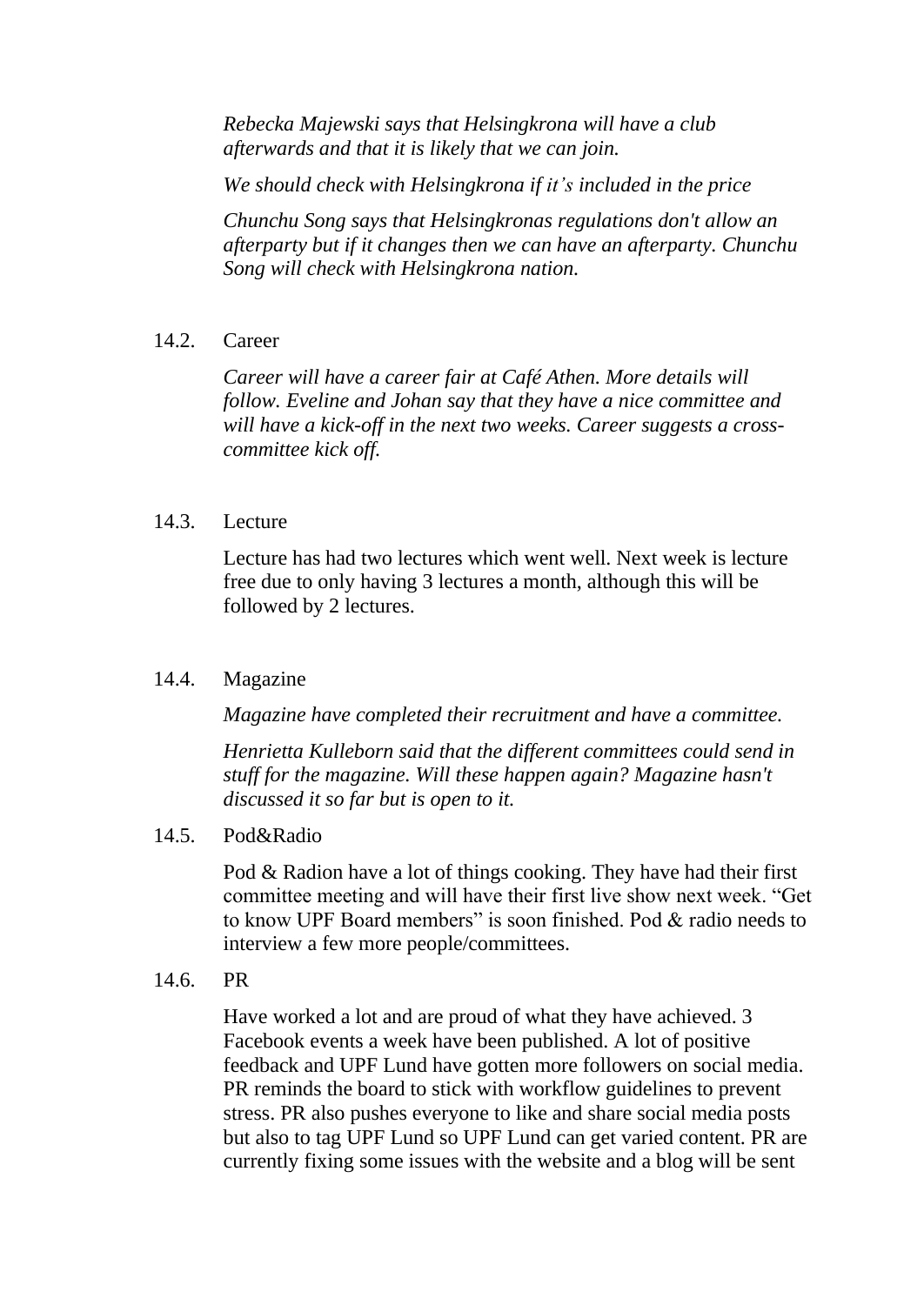out a bit later than expected.

PR are also planning to film a new promotional video.

PR plans to buy canva pro as it isn't expensive. 1,030 Sek a year compared to Adobe PRO which is over 3,000 Sek.

Karolina Boyoli said that non-profit organisations could get canva pro for free last year which Camilla will look into.

14.7. Travel

*The travel heads have decided on their committee and it was a hard choice. Travel focused on having a committee with a board group of people with varied interests and backgrounds.* 

*First meeting next week.* 

#### 14.8. Webzine

*Webzine mentions that the first committee meeting had 20 people. Other then that normal work*

- 15. Other Points
- 16. Confirmation of Next Board Meeting

Thursday 28th october at 5 pm

17. Meeting Adjourned

Heniretta adjourned the meeting at 20.35